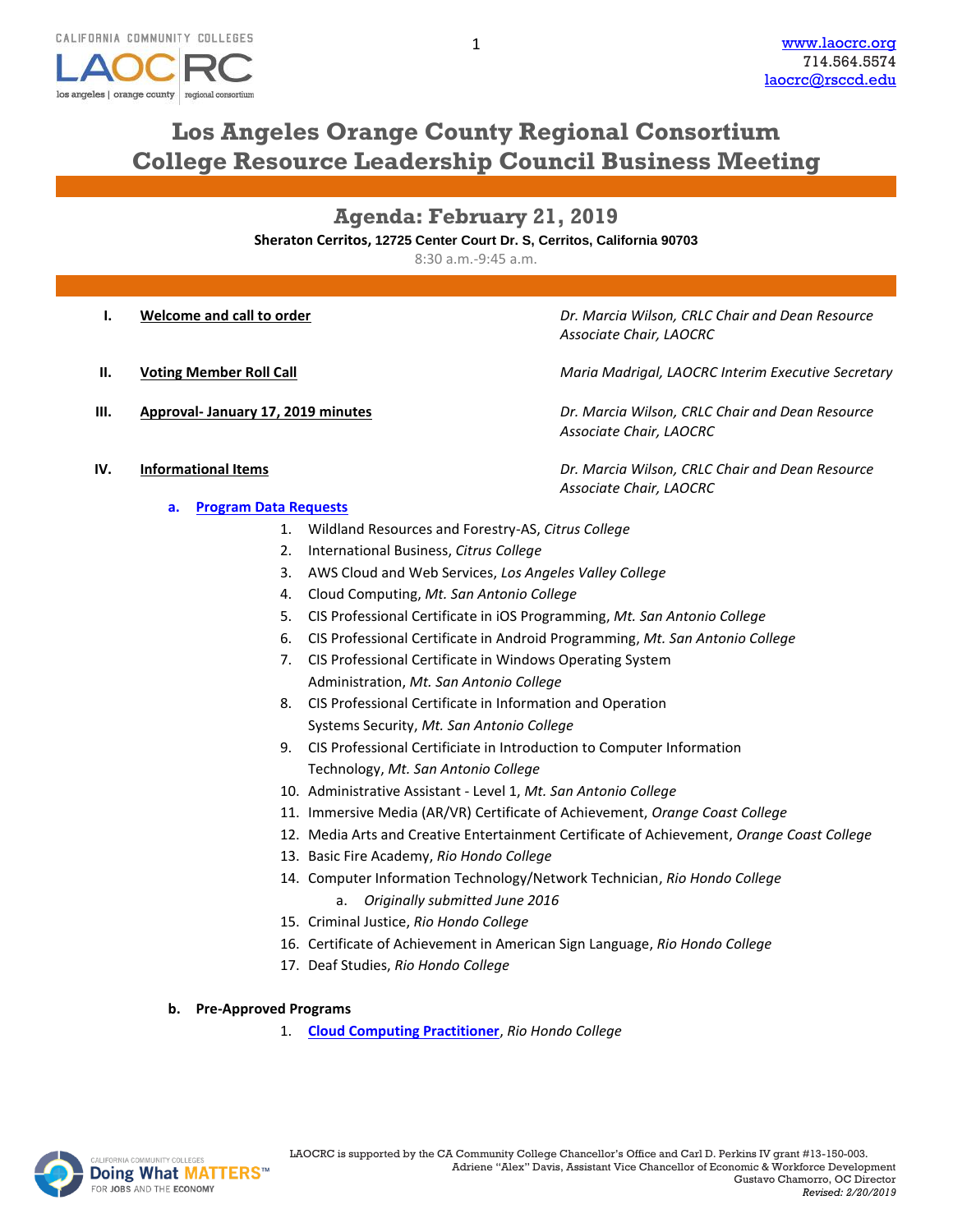

**V. Action Items** *Dr. Marcia Wilson, CRLC Chair and Dean Resource Associate Chair, LAOCRC*

**a. [Program Recommendation](https://www.regionalcte.org/browse?region=4&status=4&search=&submit=) ; Motion: \_\_\_\_\_\_\_\_\_\_\_\_\_\_\_\_\_\_\_\_\_\_\_\_\_\_\_Community College; Second: \_\_\_\_\_\_\_\_\_\_\_\_\_\_\_\_\_\_\_\_\_\_\_\_\_\_\_\_\_\_\_\_\_\_\_\_\_\_Community College; APPROVED: Y/N** 1. **[Character and Background Design for Animation and Game Art](https://www.regionalcte.org/browse/4nYDZ)**, *Cypress College* 2. **[Motion Design](https://www.regionalcte.org/browse/4pOjZ)**, *Cypress College* 3. **[Storyboarding](https://www.regionalcte.org/browse/3JR23)**, *Cypress College* 4. **[Advanced Transportation Technology-CoA](https://www.regionalcte.org/browse/Zykz3)***, Long Beach City College* 5. **[Electrical Technology, Automation Technician-AS\\_CoA](https://www.regionalcte.org/browse/3OzV4)***, Long Beach City College*  6. **[Electrical Technology, CISCO Certified Network Installation Associate-AS\\_CoA](https://www.regionalcte.org/browse/38BnZ)**, *Long Beach City College*  7. **[Electrical Technology, General Industrial Electrician-AS\\_CoA](https://www.regionalcte.org/browse/4PzjK)**, *Long Beach City College*  8. **[Electrical Technology, NETA High Voltage Test Technician-AS\\_CoA](https://www.regionalcte.org/browse/KonD3)**, *Long Beach City College*  9. **[Electrical Technology, Solar Installation and Maintenance-AS\\_CoA](https://www.regionalcte.org/browse/3Wjb4)**, *Long Beach City College*  10. **[Electrical Technology, Traffic Signal Technician-AS\\_CoA](https://www.regionalcte.org/browse/4Ez13)**, *Long Beach City College*  11. **[Library Technician-AS](https://www.regionalcte.org/browse/40OJZ)**, *Long Beach City College* 12. **[Library Technician-AS](https://www.regionalcte.org/browse/40OJZ)**, *Long Beach City College* 13. **[Associate of Science: HVACR Technician](https://www.regionalcte.org/browse/4PP64)**, *Los Angeles Trade-Tech College* 14. **[Associate Preschool Teacher](https://www.regionalcte.org/browse/Z9zP4)**, *Orange Coast College* 15. **[Meeting and Event Management A.S.](https://www.regionalcte.org/browse/3XpV3)**, *Orange Coast College* 16. **[Social Media Strategist Certificate of Achievement](https://www.regionalcte.org/browse/3GexZ)***, Orange Coast College* 17. **[Accounting for Government and Nonprofit Organizations](https://www.regionalcte.org/browse/KABwZ)**, *Rio Hondo College* 18. **[Applied Geographic Information Systems AS Degree](https://www.regionalcte.org/browse/ZY9dZ)**, *Rio Hondo College* 19. **[Computer Information Technology/Network Technician](https://www.regionalcte.org/browse/4PPj4)**, *Rio Hondo College* 20. **[CyberSecurity/Information Security Analyst](https://www.regionalcte.org/browse/KkzR3)**, *Saddleback College*  21. **[Personal Training Specialist](https://www.regionalcte.org/browse/KlRE4)**, *Saddleback College* 22. **[Yoga Instructor](https://www.regionalcte.org/browse/3W9bZ)**, *Saddleback College*

## **VI. Update, Discussion, and/or Action Items**

- **a.** Executive Director Update *Dr. Adriene "Alex" Davis, Executive Director, LAOCRC*
	- **i.** Los Angeles Director
		- **ii.** SWP 19/20
- 

- **a.** Districts
	- **i.** Cerritos
	- **ii.** Citrus
	- **iii.** Coastline
	- **iv.** Compton
	- **v.** Cypress
	- **vi.** East Los Angeles
	- **vii.** El Camino
	- **viii.** Fullerton
	- **ix.** Glendale



MACOMMUNITY COLLEGES **LAOCRC** is supported by the CA Community College Chancellor's Office and Carl D. Perkins IV grant #13-150-003. Adriene "Alex" Davis, Assistant Vice Chancellor of Economic & Workforce Development Gustavo Chamorro, OC Director *Revised: 2/20/2019*

**b.** Fiscal Agent Update *Dr. Adriene "Alex" Davis, Executive Director, LAOCRC*

**VII. Updates** *Dr. Marcia Wilson, CRLC Chair and Dean Resource Associate Chair, LAOCRC*